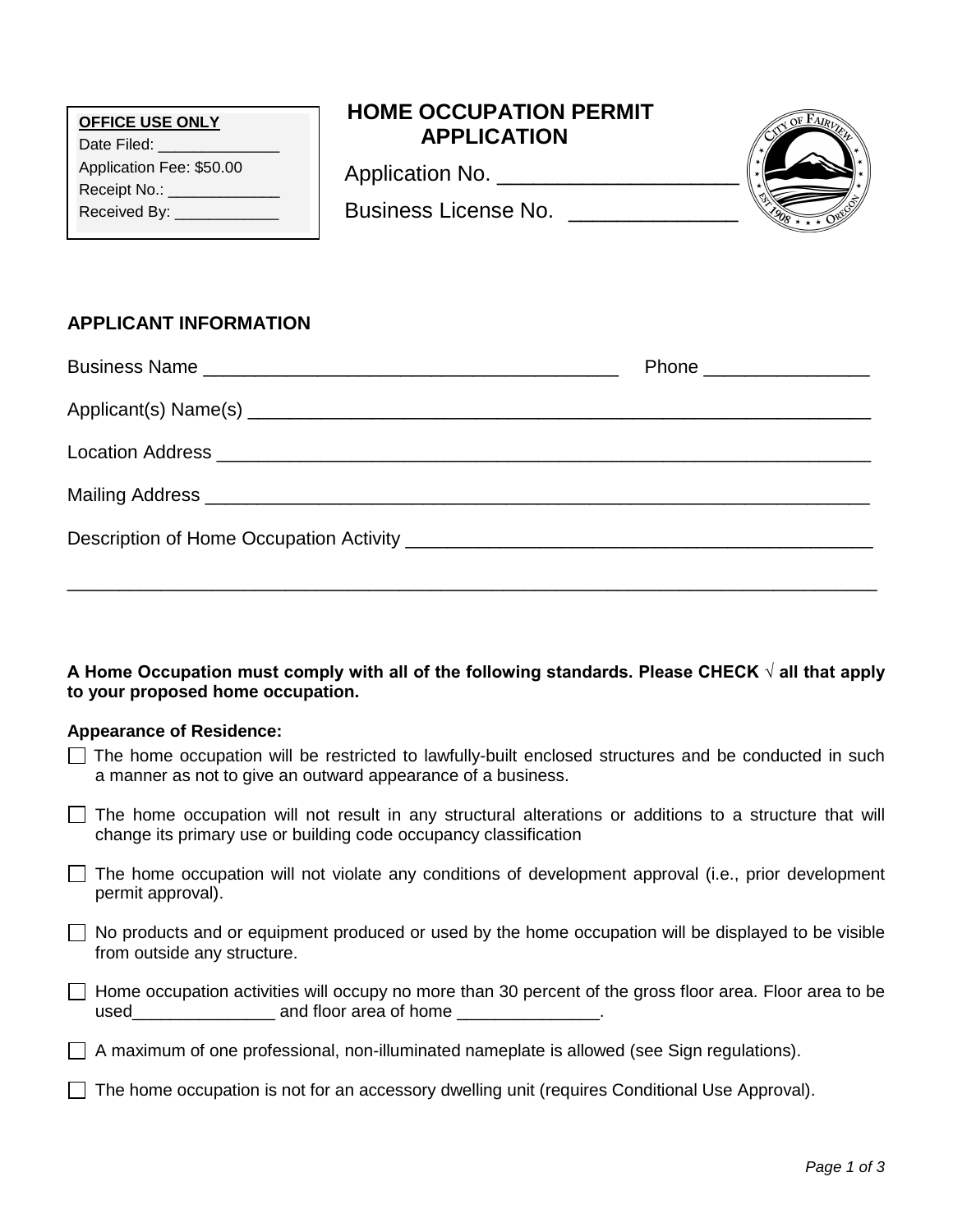# **Storage:**

 $\Box$  There will be no outside storage that is visible from the public right-of-way or adjacent properties.

 $\Box$  There will be no on-site storage of hazardous materials (including toxic, explosive, noxious, combustible or flammable) beyond those normally incidental to residential use.

### **Employees:**

 $\Box$  Other than family members residing within the dwelling located on the home occupation site, there will be no more than one full time equivalent employee at the home occupation site at any given time. As used in this chapter, the term "home occupation site" means the lot on which the home occupation is conducted.

Note: Additional individuals may be employed by or associated with the home occupation, as they do not report to work or pick up/deliver at the home.

 $\Box$  The home occupation site will not be used as a headquarters for the assembly of employees for instruction or other purposes, including dispatch to other locations.

# **Vehicles, Parking and Traffic:**

 $\Box$  No more than one commercially-licensed vehicle associated with the home occupation will be at the home occupation site. It shall be of a size that would not overhang into the public right-of-way when parked in the driveway or other location on the home occupation site.

 $\Box$  There will be no more than three commercial vehicle deliveries to or from the home occupation site daily. There will be no commercial vehicle deliveries during the hours of 10 p.m. to 7 a.m.

 $\Box$  There will be no more than one client's or customer's vehicle at any one time and no more than eight per day at the home occupation site.

### **Business Hours:**

 $\Box$  Clients and customers will be at the home occupation site from 7 a.m. to 10 p.m. only. Note: There are no restrictions on business hours.

#### **Prohibited Home Occupation Uses:**

 $\Box$  I am not proposing any of the following as a home occupation:

- Any activity that produces radio or TV interference, noise, glare, vibration, smoke or odor beyond allowable levels as determined by local, state or federal standards, or that can be detected beyond the property line is prohibited.
- Any activity involving on-site retail sales, except that the sale of items that are incidental to a permitted home occupation is allowed. For example, the sale of lesson books or sheet music from music teachers, art or craft supplies from arts or crafts instructors, computer software from computer consultants, and similar incidental items for sale by home business are allowed above.
- Any uses described in this section or uses with similar objectionable impacts because of motor vehicle traffic, noise, glare, odor, dust, smoke or vibration, such as: Ambulance service; Animal hospital, veterinary services, kennels or animal boarding; Auto and other vehicle repair, including auto painting; Repair, reconditioning or storage of motorized vehicles, boats, recreational vehicles, airplanes or large equipment on-site.